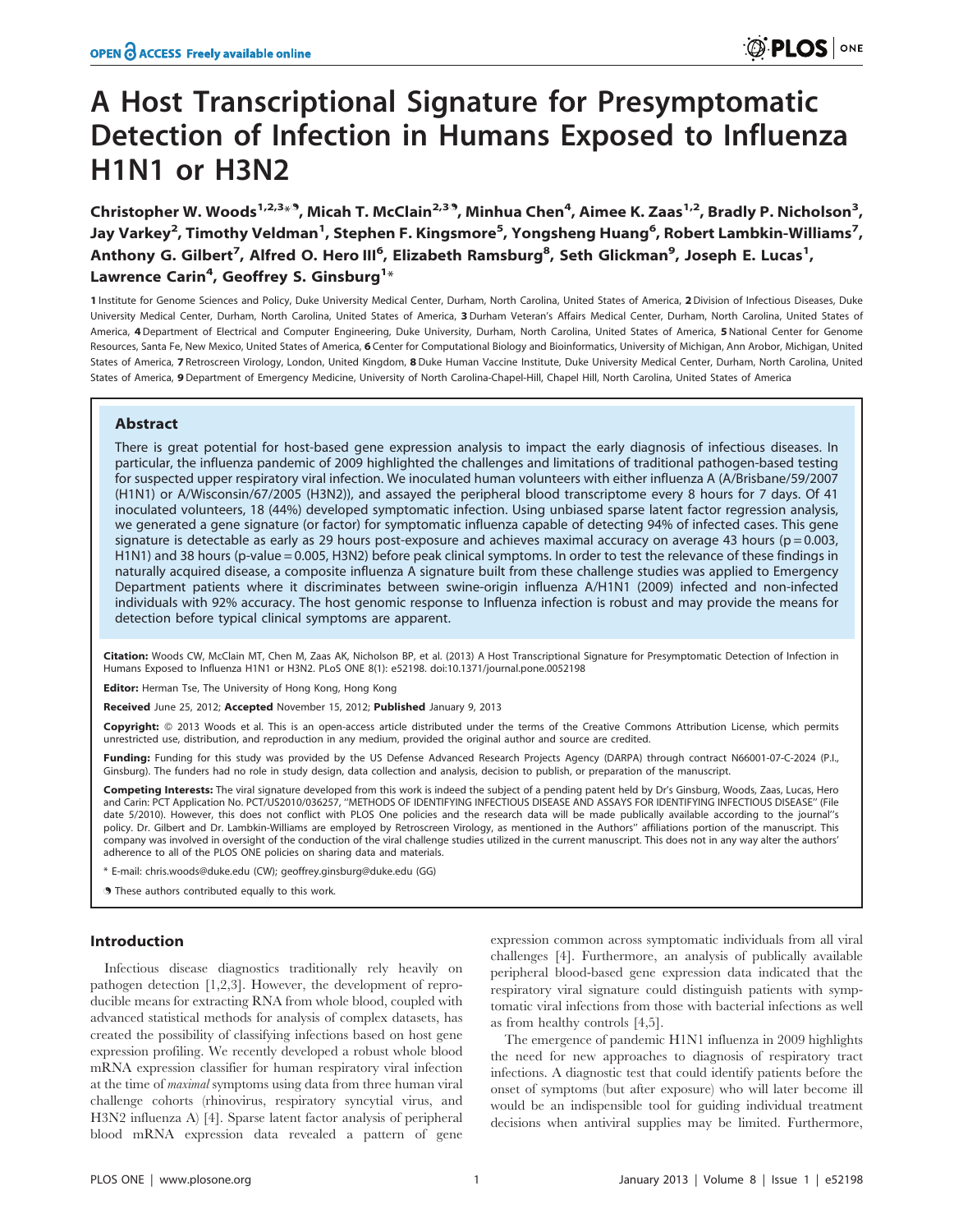these early results may forecast epidemic/pandemic spread, potentially mitigating pandemic intensity [6]. Although previous studies with dengue, melioidosis, tuberculosis, candidiasis, and sepsis have focused on diagnosis in patients as they present with active disease [7,8,9,10,11,12], we utilized human influenza challenge cohorts with a defined inoculation event coupled with dense serial sampling to explore the ability of modern genomic and statistical techniques to accurately classify individuals with multiple subtypes of influenza infection as early as possible following viral exposure. Through this method, we have demonstrated the potential for a robust host gene response signature in pre-symptomatic human infection and suggest the utility of this approach for detecting pandemic H1N1 infection in an acute care setting.

# Results

# Healthy Volunteers Demonstrate Variable Clinical Responses to Inoculation with Seasonal Influenza H1N1 and H3N2

For the H1N1 challenge we inoculated 24 volunteers age 20–35 with influenza A (A/Brisbane/59/2007). Nine (38%) of the 24 inoculated subjects developed symptoms consistent with viral upper respiratory infection with confirmed shedding of challenge virus (Fig. 1). This infection rate is similar to previous viral challenge studies [13], and occurs despite similar patient profiles, vaccination history, and baseline influenza hemagglutination and neutralization titers (Sup Tables s1 and s2). Subjects exhibited variability of time to initiation of symptoms as well as maximal severity of symptoms achieved (Fig. s1), but symptom onset began an average of 61.3 hours after inoculation (range 24–108 hrs, median 72 hrs). Subjects who became ill experienced maximal symptoms on average 102.7 hours after inoculation (range 60–120 hours, median 108 hrs). For symptomatic subjects, the average total 5 day symptom score was 19.7 (range 6–34) with an average daily peak of 7.4 (range 4–13, Table s3).

For the H3N2 challenge (A/Wisconsin/67/2005) reported previously [4,14], we inoculated 17 volunteers (mean age 27 years; range 22–41 years). For the 9 (53%) symptomatic-infected subjects, symptom onset began earlier than in the H1N1 challenge

(Fig. 1) at an average of 49.3 hours after inoculation (range 24–84 hours, median 48 hrs). Subjects who became ill experienced maximal symptoms on average 90.6 hours after inoculation (range 60 to 108 hours, median 96 hours). For these subjects the average total 5 day symptom score was 21.1 (range 6–43) with an average daily peak of 7.3 (range 2–13).

For both challenge studies, only those individuals achieving both clear clinical and virologic endpoints were analyzed as true influenza 'infection' (see Methods, Table s3). In our challenge studies there were four major outcome groups despite historical and immunologic screening and similar inoculations [13]. Most individuals fall within our two analysis groups – those who are symptomatic-infected or asymptomatic-uninfected. However, a few individuals demonstrate mixed phenotypes and are either symptomatic-uninfected (symptoms but no viral shedding detected, see Methods) or asymptomatic-infected individuals (never symptomatic but clear viral shedding on multiple days (Table s3). We have focused this analysis on those subjects with the clear phenotypes of 'infected' and 'uninfected' (see Methods for phenotyping criteria). The development of biomarkers for asymptomatic-infected and symptomatic-uninfected and a understanding their underlying biology would be invaluable, and could potentially inform our ability to forecast and track epidemics. However, the numbers of such individuals from the current studies are insufficient for meaningful analysis at this time.

Influenza-induced host gene expression groups into unbiased time-evolving factors Whole blood RNA was isolated from each individual every 8 hours from inoculation through day 7 and assayed by Affymetrix U133a 2.0 human microarrays. Co-expressed gene transcript factors were generated through sparse latent factor regression analysis to provide an unbiased (unlabeled) examination of gene expression [15]. This methodology specifically selects gene 'factors', with each factor effectively defining a specific, limited subset of genes that are upor down-regulated in a given condition. Sparse latent factor regression analysis permits an unbiased selection of these coregulated genes while simultaneously filtering the tremendous number of genes tested into smaller, more manageable, biologically connected subsets (see Methods). Based upon the quantitative level of over- or under-expression of the individual genes in a



Figure 1. Clinical response to viral challenge. Average symptom scores over time of individuals with both clinical and microbiologically confirmed infection (symptomatic-infected) following experimental viral inoculation with H1N1 (blue) and H3N2 (red). doi:10.1371/journal.pone.0052198.g001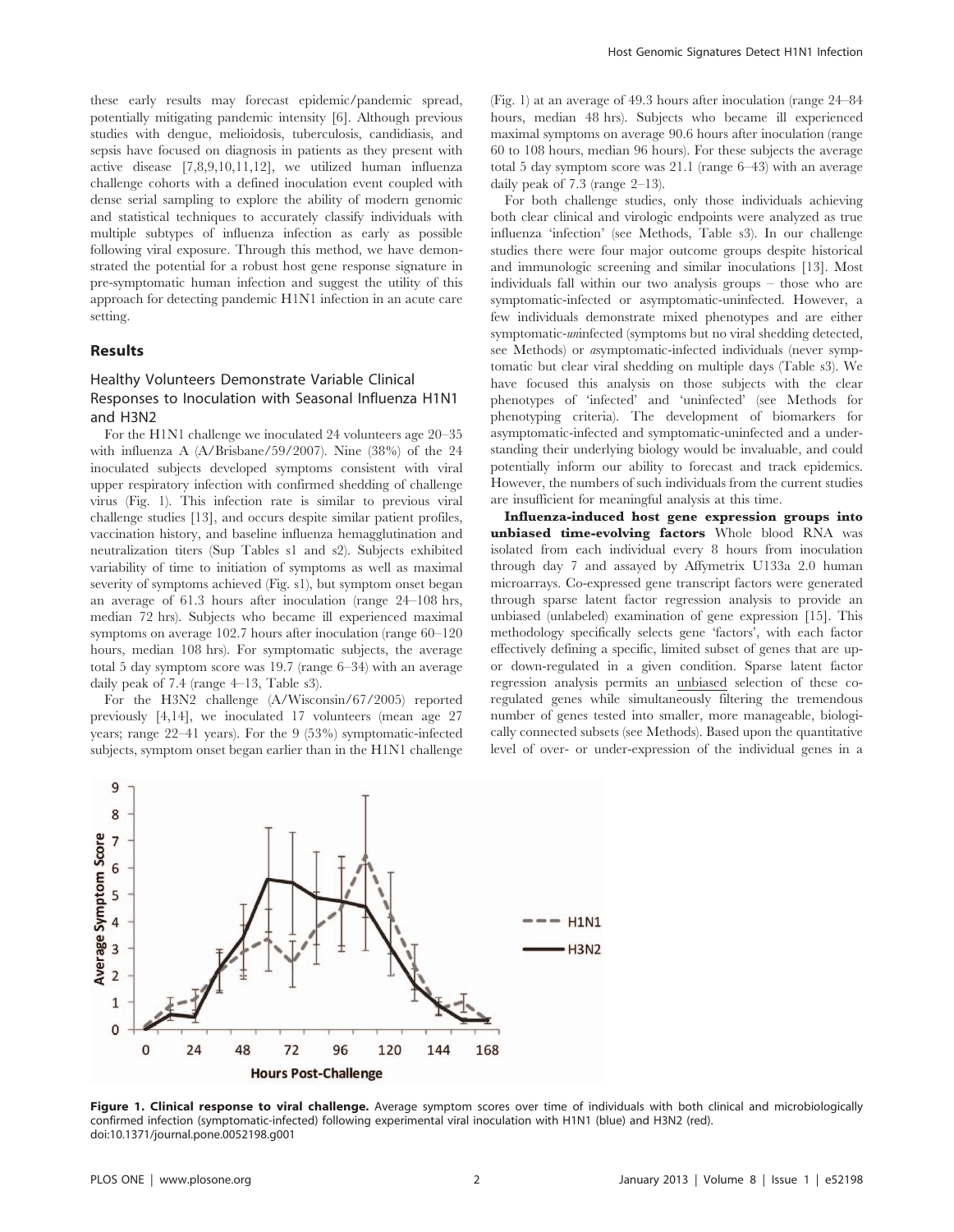factor, a factor score is computed for a given factor in a given sample at a given time. In each individual, the factor score for each group of co-expressed genes evolve as they progress through the various stages of disease (Fig. 2a, b). Furthermore, within each factor, the individual genes themselves exhibit variable expression over time (Fig. 2c, d, Fig. s2), and therefore each gene's individual contribution to a single factor score continuously evolves, highlighting the complexity of the temporal dynamics of the host response to influenza challenge. The factor score provides a coherent representation of the aggregate of these co-expressed genes at a given time-point allowing for a more manageable means of expressing biologically relevant genomic variance over time.

# A Whole Blood RNA-based Gene Signature Differentiates Symptomatic Influenza A H1N1 or H3N2 Infection from Asymptomatic Individuals

Similar to our previous work [4], in each challenge a single factor emerged as best able to discriminate symptomatic-infected subjects from asymptomatic-uninfected subjects at the time of maximal symptoms (Fig. 2). We derived this gene signature or ''Influenza Factor'' individually for both H1N1 and H3N2 and found that the signature is highly conserved across the two different viruses. For H1N1, the derived factor correctly identifies our phenotypically confirmed individuals exposed to H1N1 as symptomatic-infected or asymptomatic-uninfected with only a single misclassification, whereas the H3N2 factor correctly identifies 100% of individuals exposed to H3N2 with a confirmed phenotype.

The performance of two separate clinical challenge studies with closely related viruses permits the validation of the independently derived gene signatures by testing them on the subjects from the alternate study. When the factor loadings for H1N1 are applied to the subjects from the H3N2 study, the H1N1 factor is capable of accurately discriminating between symptomatic-infected or asymptomatic-uninfected H3N2 subjects 100% of the time (Fig. s3). Similarly, when applied to the H1N1 data set, the H3N2 factor correctly identifies 93% (14/15) of the subjects in the H1N1 study as symptomatic-infected or asymptomatic-uninfected. Thus, each of the independently derived factors for H1N1 or H3N2 performs well when applied to a completely separate data set comprised of individuals with a similar yet distinct pathogen.



Figure 2. Gene expression signatures expressed through factor scores. An influenza gene expression signature, or factor, evolves over time in symptomatic individuals (blue dots) and distinguishes between symptomatic and asymptomatic individuals (red dots) for both H1N1 (A) and H3N2 (B) viruses at later time points. Heat maps of the top 50 genes in the discriminative factor for H1N1 (c) and H3N2 (d) as they develop over time are shown.

doi:10.1371/journal.pone.0052198.g002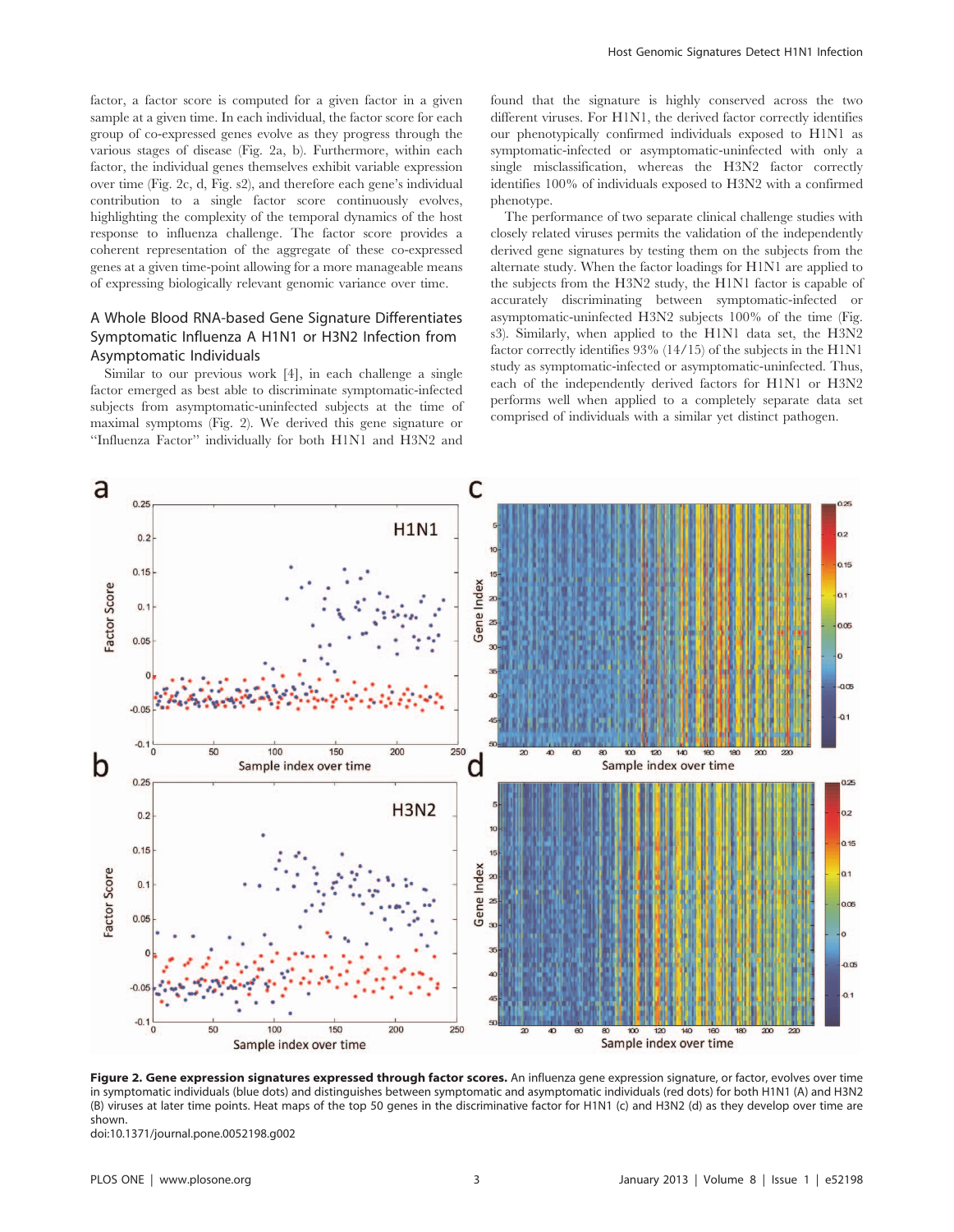

Figure 3. Gene expression signature trajectory over time. The magnitude of the Influenza Factor varies from inoculation through resolution of disease, for both H1N1 (A) and H3N2 (B) patients. The average factor score at each timepoint for both symptomatic (blue) and asymptomatic (red) individuals are shown. The average time of symptom onset (gray dashed line) and maximal symptoms (black dashed line) are depicted. doi:10.1371/journal.pone.0052198.g003

# Discriminatory Factors for H1N1 and H3N2 are Similar and Include Genes Involved in the Antiviral Response

The gene signatures derived independently for the two different strains of influenza are highly similar, sharing 44 out of the top 50 genes (88%, Table s4). However, the importance of these few disparities is unclear, as the discordant genes are not sufficient to allow for differentiation between the two viruses in our analysis. When compared to our previous work with HRV and RSV, the Influenza Factor shares only 65–69% of its genes with factors describing infection with these other respiratory viruses, suggesting both common 'viral URI' pathways as well as some degree of etiologic specificity. The majority of the top 50 predictive genes contained in each factor are known to characterize host response to viral infection, and include RSAD2, the OAS family, multiple interferon response elements, the myxovirus-resistance gene MX1, cytokine response pathways and others [16,17,18]. Many (but not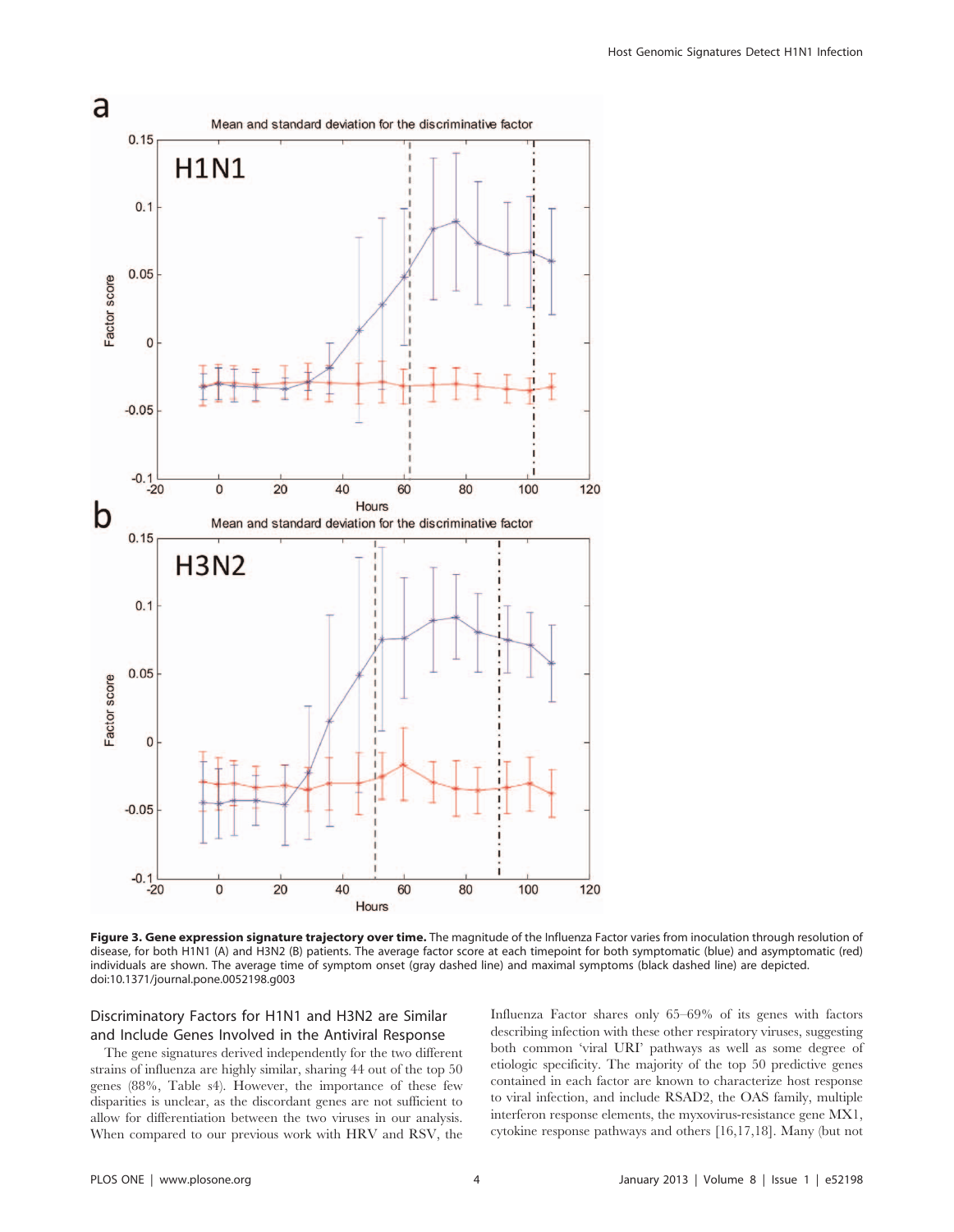all) of the components of these gene sets can be combined into networks that putatively describe interactions between factorderived genes in canonical inflammatory and antiviral pathways (Fig. s4). Furthermore, the high degree of similarity and crossapplicability of the two signatures permit the mathematical imputation of a combined ''Influenza Factor'' that retains the discriminatory characteristics of the individual factors when applied to both cohorts (Fig. s5).

# The Influenza Factor Tracks Closely with Symptom Scores over Time and is Capable of Identifying Symptomaticinfected Individuals Before the Time of Maximal Illness

We next sought to define the clinical performance of the Influenza Factor over time. Just as symptom scores, time of peak symptoms, and symptom progression vary over time between individuals (Fig. 1), the rise and fall of the gene expression based factor score varies as well, and a common factor trajectory can be mathematically imputed for all symptomatic subjects (Fig. 3a–b). The trajectory of the Influenza Factor for symptomatic, infected individuals first begins to diverge from asymptomatic, uninfected individuals at 35–40% of the elapsed time between inoculation and the time of maximal symptoms for each individual (38 hours post-inoculation for H1N1 and 29 hours for H3N2, Fig. 3a–b). Even in this controlled challenge study among young, healthy individuals, we find variability in this temporal relationship, similar to the individual variability seen with symptom scores. In most symptomatic individuals, the rise, peak, and fall of the factor score trajectory tends to mimic in character but precede the changes in the clinical score (Fig. s6). Even with this variability and relatively limited sample size (9 symptomatic-infected individuals in each study), the symptomatic-infected factor trajectory diverges by 53 hours (H3N2, p-value  $= 0.005$ ) and 60 hours (H1N1, p-val $ue = 0.003$  post-inoculation.

We developed Receiver Operating Characteristic (ROC) curves at each time point to visualize the ability of the Influenza Factor to discriminate between symptomatic- infected and asymptomaticuninfected subjects (Figure s7). For H3N2 infection, the factors can distinguish between symptomatic and asymptomatic individuals with a sensitivity of 89% without false positives at 53 hours postexposure. By 69 hours post-inoculation the sensitivity is increased to 100%. For H1N1, this occurs slightly later but by 60 hours postexposure the Influenza Factor demonstrates a sensitivity of 89% without false positives. These time points that the gene signature first effectively discriminates symptomatic vs. asymptomatic subjects usually precede or coincide with the time of average first symptom onset (49 hrs for H3N2 and 61 hours for H1N1), and occur well before clinically significant symptoms (38 hours before maximal symptoms for H3N2 and 43 hours for H1N1).

# The Influenza Factor Accurately Identifies Pandemic 2009 H1N1 Infections in a Clinical Cohort

In order to assess the validity of the experimentally derived Influenza Factor to perform in a free-living (non-experimental) setting we used a cohort of individuals enrolled during the 2009– 10 Influenza season. At that time, we identified 36 individuals who presented to the Duke University Hospital emergency department with symptomatic H1N1 infection (confirmed by RT-PCR), and 45 healthy controls. Peripheral blood RNA samples were obtained from the symptomatic individuals at the time of presentation with symptomatic respiratory viral infection. The Influenza Factor was applied to the microarray data derived from the blood RNA samples and correctly identifies 92% (33/36) of the subjects as



Figure 4. Validation of the Influenza Factor in a real-world cohort of individuals presenting with confirmed swine-origin 2009 A/<br>H1N1 infection. The Influenza Factor scores distinguish individuals with RT-PCR proven H1N1 demonstrated both by factor score and by ROC curve for healthy vs. H1N1 (insert, AUC 0.98). doi:10.1371/journal.pone.0052198.g004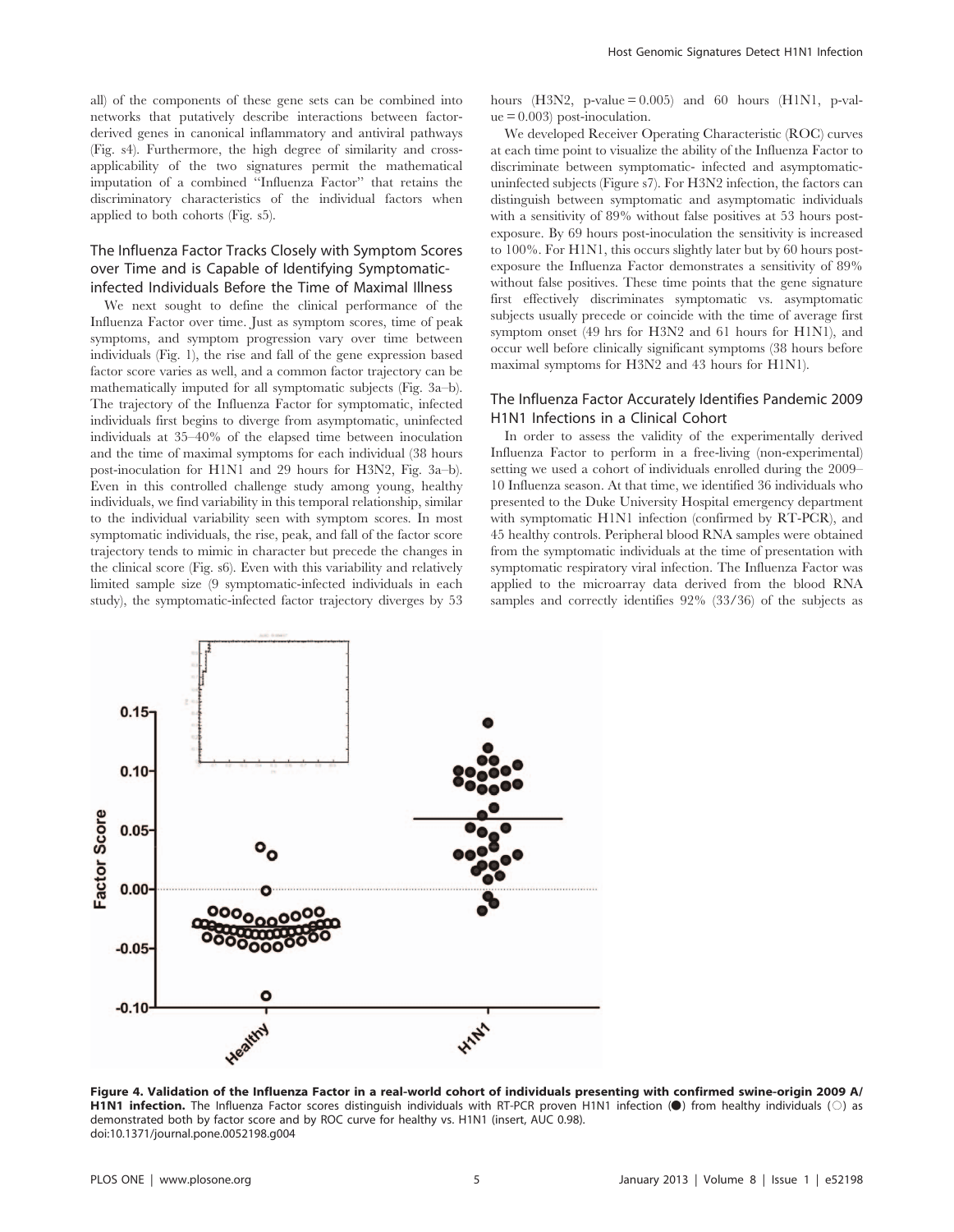infected with Novel H1N1, and correctly identified 93% (42/45) of the healthy controls (Fig. 4). Overall, the Influenza Factor performed with an accuracy of 92.3% in the setting of a realworld, independent cohort with pandemic 2009 H1N1 infection.

# Discussion

We performed two independent human viral challenge studies (using influenza H1N1 and H3N2) to define the host-based peripheral blood gene expression patterns characteristic of the response to influenza infection. The results provide clear evidence that a biologically relevant peripheral blood gene expression signature can distinguish influenza infection with a remarkable degree of accuracy across the two strains. We have also defined the performance of the blood gene expression signature over time throughout the complete course of human influenza infection. Furthermore, despite arising from a controlled experimental challenge setting, we demonstrate that an influenza signature is able to accurately identify individuals presenting with naturallyoccurring, RT-PCR confirmed H1N1 infection during the 2009 pandemic.

Defining the etiology of clinical syndromes in which infection is suspected remains challenging. Currently available influenza diagnostic tests exhibit highly variable sensitivity, ranging from 53 to 100% in various studies [19,20]. Importantly, even those with powerful test characteristics such as RT-PCR are dependent upon sampling technique and inclusion of virus-specific components leading to reduced effectiveness with emerging viral strains [21]. In addition to being less susceptible to sampling error, genomic signatures are not viral antigen or nucleic aciddependent, and unlikely to be as strain-specific as pathogen-based platforms. Therefore, in addition to high sensitivity in the cohorts studied [92% (95% CI 79–99% for 2009 H1N1)], influenza gene signatures have the added potential of being able to identify, in the acute phase of illness, likely cases of infection with emerging influenza strains for which a specific diagnostic platform has yet to be developed and distributed. The nature of challenge studies limits our ability to make direct comparisons to other infected states – however, our previous work has demonstrated that genomic signatures similarly derived from viral challenges are capable of distinguishing upper respiratory viral infection from pneumonia due to Streptococcus pneumoniae [4]. These findings are promising but additional testing of these signatures in other models, including acute human cases of bacterial infection, will need to be performed to better delineate their specificity.

The unique design and frequent sampling involved in two experimental challenge studies has also given us the singular ability to examine the dynamics of temporal development of the genomic responses following exposure to infectious virus. We have shown that when viewed through the lens of the genomic response, it is possible to correctly distinguish individuals as infected or uninfected with influenza well before they have clinically relevant symptoms or would be ill enough to present for clinical evaluation. The potential power of this approach is manifested by full discriminative ability of the genomic signature as early as 53 hours post-viral exposure, at a time when the average clinical score of symptomatic individuals is only 2.4. Symptoms of this nature and severity are clinically vague and would be typical of very mild allergies [22] or even symptoms due to sequelae of chronic smoking [23]. Therefore, genomic analyses demonstrate the potential to identify viral infection either before symptoms emerge or among what otherwise are common, nonspecific upper respiratory symptoms, when early intervention with antiviral medications could have profound impact on both individual symptoms and disease transmission [24,25,26]. Furthermore, we show that the overall trajectory of the Influenza Factor tracks closely with symptom scores over time, but also that the observed genomic response tends to significantly precede changes in clinical scores in symptomatic individuals. None of our affected individuals developed severe infection, but the characteristics of the timing and development of these signatures suggest that, similar to recent work with Dengue infections [9], genomic signatures may potentially prove invaluable for predicting clinical outcomes. However, further longitudinal studies with patients who eventually exhibit more severe disease will be required to fully assess this potential.

The nature of the individual components of the genomic response to influenza infection and the biological pathways they represent lend plausibility to this discovery. In particular, interferon stimulated pathways such as those including RSAD2, IRF7, MX1, OAS3, MDA-5, RIG-I and others are incorporated and thought to drive both innate and, to a lesser degree, adaptive immune responses to viral infection [18,27,28,29]. Many of these pathways are consistent with those identified in acutely ill pediatric influenza subjects [30] and recent studies of the genomic response following vaccination with live, attenuated influenza vaccine reported a profile of 'immune activation' which shares a number of genes with the Influenza Factor described here [31,32]. Interestingly, a few genes which consistently feature prominently in the Influenza Factor are not clearly tied to inflammatory or immunologic pathways, and their significance remains unclear. Previously published work with bacterial respiratory infections has yielded quite different genomic results [4,5] suggesting that some aspects of the host response are specific at least for major classes of pathogens (e.g., viral vs. bacterial). The genomic pathways identified suggest we are largely measuring indicators of the development/amplification of the immune response to the virus similar to previous work [13,16,32], and that these indicators parallel (and usually precede) clinical symptom development in time. The immunologic pathways observed in these studies that are known to be commonly activated early on at the primary site of infection (i.e., respiratory epithelium) [29,33], exhibit relatively delayed appearance in the periphery. This delay seems logical, as early innate responses at the site of infection would be expected to have an initially minor impact on global peripheral gene expression. At very early time-points  $(< 53$  hrs following exposure) insufficient numbers of peripheral cells are undergoing the conserved stimulation required to produce a significant change in global gene expression, at least as detected by microarray analysis. This raises the possibility that more sensitive methods of detecting genomic changes, such as individual cell-type sampling or RT-PCR of select genes, will prove to be even more precise at early time points in the evolution of viral infection. Additional work will be essential (and is underway) to further define the nature and biological implications of these data, as well as to work towards development of a more practical means of assaying these changes in the clinical setting, such as RT-PCR of select 'core' genes from signatures like the one described herein.

Clearly, great care must be taken when analyzing and applying host genomic data from human challenge studies where the means of transmission of the virus is experimentally designed rather than 'natural', and the degree of illness which follows is not always typical of the severity seen in naturally acquired infection in subjects who present for clinical care, even though it does tend to mimic the overall character of natural clinical disease [13]. Hosts in these studies are universally young, healthy individuals at minimal risk for developing severe complications, which may limit the broad applicability of such findings, although this is somewhat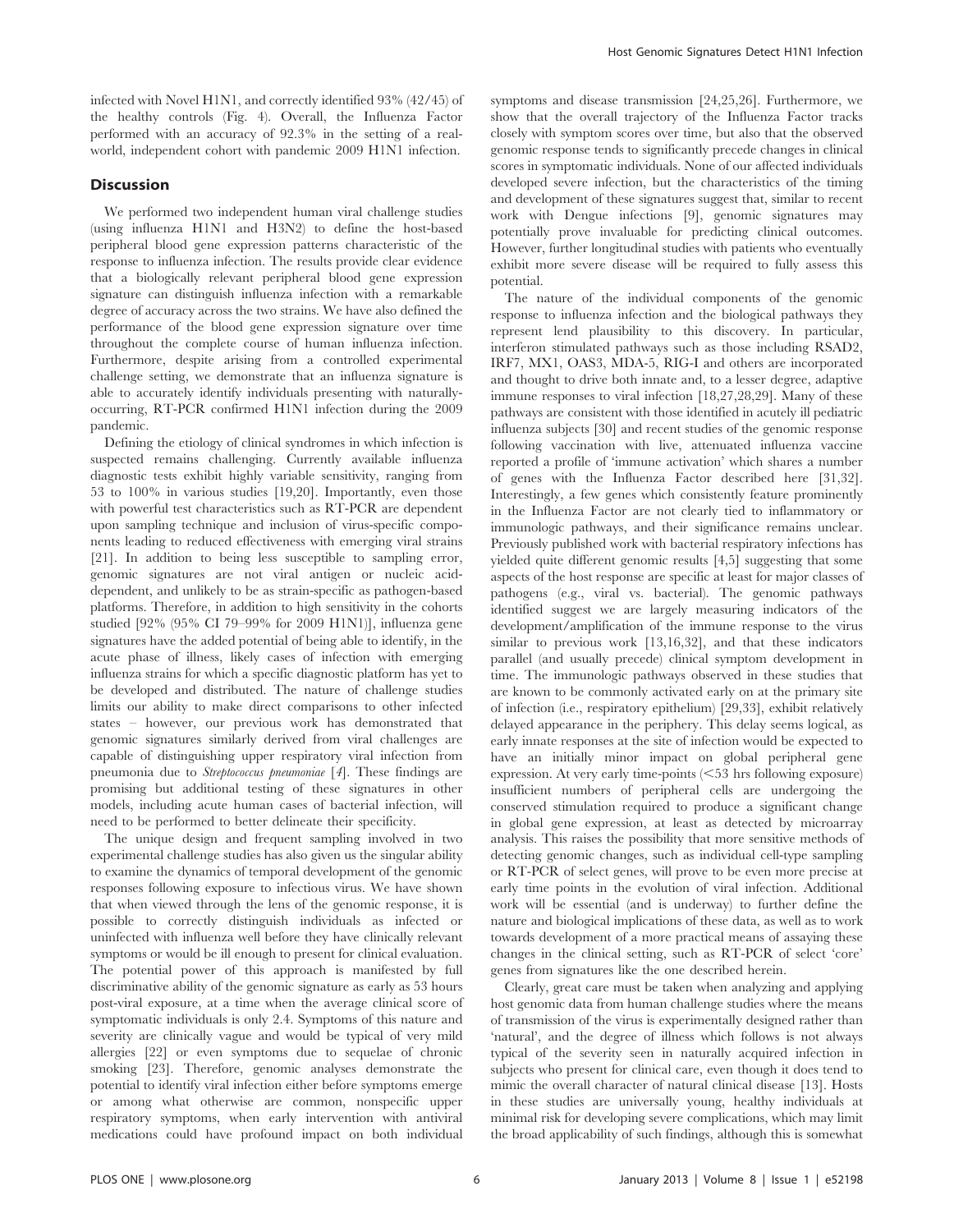mitigated by the strong performance of the gene signatures despite significant clinical variability in infected subjects. It is also important to note that while this type of factor analysis allows for description of conserved biological pathways indicative of influenza infection, a given factor only represents a limited interrelated subset of all genes that are globally up- or downregulated in response to a given condition, and thus does not describe the entirety of the genomic response.

Despite these limitations, we have for the first time defined the temporal dynamics of a genomic signature driving the host response to influenza infection in humans. These molecular and statistical techniques combined with the ability to longitudinally study exposed human hosts have given us the opportunity to examine periods of human disease which have previously been largely unexplored. Moreover, despite being developed in an experimental challenge model, this host genomic signature performs at a high level of accuracy in the setting of naturally acquired pandemic 2009 H1N1 infection. This work demonstrates that analyses of the temporal development of gene expression signatures shows promise both for creating diagnostics for early detection, as well as providing insight into the biology of the host response to influenza and other pathogens.

#### Materials and Methods

#### Institutional Review Board Approvals

The Influenza challenge protocols were approved by the East London and City Research Ethics. Committee 1 (London, UK), an independent institutional review board (WIRB: Western. Institutional Review Board; Olympia, WA), the IRB of Duke University Medical Center. (Durham, NC), and the SSC-SD IRB (US Department of Defense; Washington, DC) and were conducted in accordance with the Declaration of Helsinki. All subjects enrolled in viral challenge studies provided written informed consent per standard IRB protocol. Funding for this study was provided by the US Defense Advanced Research Projects Agency (DARPA) through contract N66001-07-C-2024 (P.I., Ginsburg).

#### Human Viral Challenges

In collaboration with Retroscreen Virology, Ltd (London, UK), we intranasally inoculated 24 healthy volunteers with influenza A H1N1 (A/Brisbane/59/2007). All volunteers provided informed consent and underwent extensive pre-enrollment health screening, including baseline antibody titers to the specific strains of influenza utilized. After 24 hrs in quarantine, we instilled one of four dilutions (1:10, 1:100, 1:1000, 1:10000) of  $10^7$  TCID<sub>50</sub> influenza A into bilateral nares of subjects (groups of 4–6 for each dilution) using standard methods. [4] The virus was manufactured and processed under current good manufacturing practices (cGMP) by Baxter BioScience, (Vienna, Austria). At pre-determined intervals (q8h for the first 5d following inoculation), we collected blood into RNA PAXGene<sup>TM</sup> collection tubes (PreAnalytix; Franklin Lakes, NJ) according to manufacturers' specifications. We obtained nasal lavage samples from each subject daily for qualitative viral culture and and/or quantitative influenza RT-PCR to assess the success and timing of infection [34]. Blood and nasal lavage collection continued throughout the duration of the quarantine. All subjects received oral oseltamivir (Roche Pharmaceuticals) 75 mg by mouth twice daily as treatment or prophylaxis at day 6 following inoculation. All subjects were negative by rapid antigen detection (BinaxNow Rapid Influenza Antigen; Inverness Medical Innovations, Inc) at time of discharge. Detailed methods of the H3N2 Challenge study have been reported previously [4,14].

#### Clinical Case Definitions

Symptoms were recorded twice daily using a modified standardized symptom score [35]. The modified Jackson Score requires subjects to rank symptoms of upper respiratory infection (stuffy nose, scratchy throat, headache, cough, etc) on a scale of 0– 3 of ''no symptoms'', ''just noticeable'', ''bothersome but can still do activities'' and ''bothersome and cannot do daily activities''. For all cohorts, modified Jackson scores were tabulated to determine if subjects became symptomatic from the respiratory viral challenge. Symptom onset was defined as the first of 2 contiguous days with score of 2 or more. A modified Jackson score of  $\geq 6$  over a consecutive five day period was the primary indicator of symptomatic viral infection [36] and subjects with this score and a positive qualitative viral culture or quantitative RT-PCR for at least 2 consecutive days (beginning 24 hours after inoculation) were denoted as ''symptomatic infection'' and included in the signature performance analyses. [35,36,37]. Subjects were classified as ''asymptomatic, not infected'' if the symptom score was less than 6 over the five days of observation and viral shedding was not documented after the first 24 hours subsequent to inoculation as above. Standardized symptom scores were tabulated at the end of each study to determine attack rate and time of maximal symptoms. Some subjects in each study (2 H3N2 and 8 H1N1 subjects) demonstrated an overall picture that fell in between these two categories. These individuals were either 'asymptomatic viral shedders' (2 H3N2 and 5 H1N1) or 'symptomatic non-viral shedders' (0 H3N2 and 3 H1N1). One additional individual in the H1N1 study was excluded due to additional infection acquired during the study. Given the heterogeneity of their overall 'infected' status these individuals were not included in performance analyses.

#### Pandemic 2009 H1N1 Real-World Cohort

Subjects were recruited from the Duke University Medical Center Emergency Department (DUMC-Level 1 Trauma Center with annual census of 65,000). This study was approved by the Institutional Review Board at each institution and written, informed consent was obtained by all study participants or their legal designates. Subjects were screened between September 1 and December 31, 2009. Subjects were considered for the enrollment if they had a known or suspected influenza infection on the basis of clinical data at the time of screening and if they exhibited two or more signs of systemic inflammation (SIRS) within a 24-hour period. Subjects were excluded if  $\leq 18$  years old, if they had an imminently terminal co-morbid condition, if they had recently been treated with an antibiotic for a viral, bacterial, or fungal infection, or if they were participating in an ongoing clinical trial.

Trained study coordinators at each site reviewed and abstracted vital signs, microbiology, laboratory, and imaging results from the initial ED encounter and at 24-hour intervals if patient was admitted. Following hospital discharge, research personnel abstracted the duration of hospitalization, length of ICU stay, in-hospital mortality, timing and appropriateness of antimicrobial administration, and microbiologic-culture results from the medical record. In addition to residual respiratory samples collected as part of routine care, an NP swab was collected from each enrolled subject. Total nucleic acids were extracted from nasal swab or wash isolates with the EZ1 Biorobot and the EZ1 Virus Mini Kit v2.0 (Qiagen). 2009 H1N1 virus was confirmed in 20 ul detection reactions, Qiagen One-Step RT-PCR (Qiagen) reagents on a LightCycler v2.0 (Roche) using the settings and conditions recommended in the CDC Realtime RTPCR (rRTPCR) Protocol for Detection and Characterization of Swine Influenza (version 2009). The primers and probes were as described in the CDC protocol and obtained from Integrated DNA Technologies. We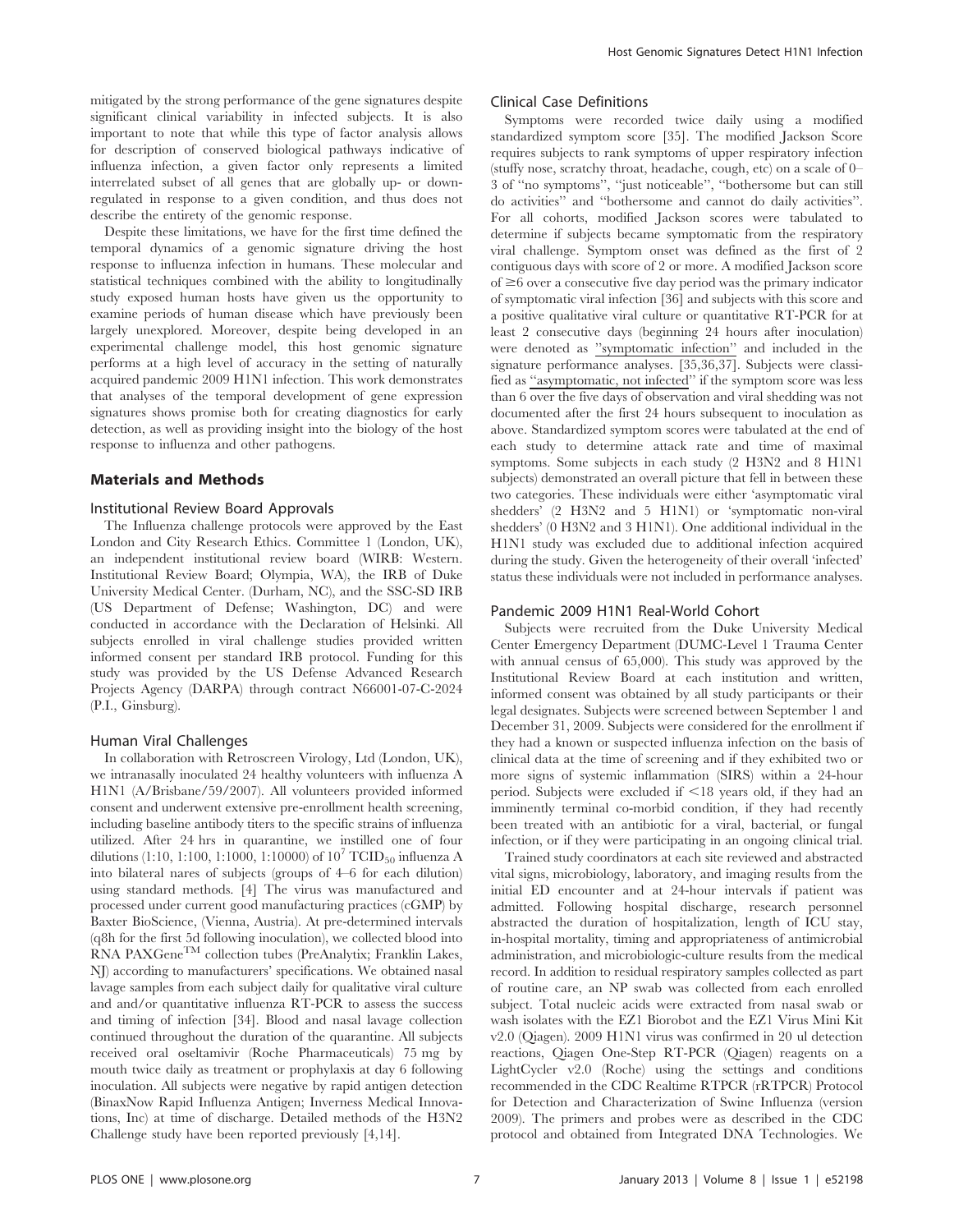# RNA Purification and Microarray Analysis

For each challenge, we collected peripheral blood at 24 hours prior to inoculation with virus (baseline), immediately prior to inoculation (pre-challenge) and at set intervals following challenge. RNA was extracted at Expression Analysis (Durham, NC) from whole blood using the  $PAX$ gene<sup>TM</sup> 96 Blood RNA Kit (PreAnalytiX, Valencia, CA) employing the manufacturer's recommended protocol. Complete methodology can be viewed in the Methods S1. Hybridization and microarray data collection was also performed at Expression Analysis (Durham, NC) using the GeneChip<sup>®</sup> Human Genome U133A 2.0 Array (Affymetrix, Santa Clara, CA). Microarray data used for this study will be deposited in GEO prior to publication.

# Statistical Analyses

Following RMA normalization of raw probe data, sparse latent factor regression analysis was applied to each dataset [38,39,40,41]. This reduces the dimensionality of the complex gene expression array dataset assuming that many of the probe sets on the expression array chip are highly interrelated (targeting the same genes or genes in the same pathways). Dimension reduction is performed by constructing factors (groups of genes with related expression values). These factors are used in a sparse linear regression framework to explain the variation seen in all of the probe sets. By default, most of the coefficients in this linear regression are zero. Thus, a small number (e.g., 50) of factors explain variation seen in any single dataset.

Factor loadings are defined as the coefficients of the factor regression, and, to explore the biological relevance any particular factor, we examine the genes that are "in" that factor – the genes that show significantly non-zero factor loadings. ''Factor scores" are defined as the vector that best describes the co-expression of the genes in a particular factor. Both factor loadings and factor scores are fit to the data concurrently, and the full details of the process can be found in the supplementary statistical analysis section. While 50 factors were used for the results reported here, we also considered 20, 30 and 40, with minimal effect on the significant factor loadings. Notably, the initial models built to determine factors that distinguish symptomatic infected individuals from asymptomatic individuals were derived using an unsupervised process (i.e., the model classified subjects based on gene expression pattern alone, without a priori knowledge of infection status).

Our statistical model is unsupervised, and thus seeks to describe the statistical properties of the expression data without using labeled data. Such unsupervised algorithms may uncover statistical characteristics that distinguish symptomatic and asymptomatic subjects, but this relationship is inferred a posteriori. The unsupervised models are not explicitly designed to perform classification. The specific unsupervised model employed here corresponds to Bayesian factor analysis. This model represents the gene-expression values of each sample in terms of a linear combination of factors. Within the model we impose that each factor is sparse, meaning that only a relatively small fraction of the genes have non-zero expression within the factor loading. This sparseness seeks to map each factor to a biological pathway by identifying genes which are co-expressed, and each pathway is assumed to be represented in terms of a small fraction of the total number of genes. The number of factors appropriate for the data is inferred, using a statistical tool termed the beta process [15]. We have found that, for the virus data considered here, the factor score associated with one of these factors is a good marker as to whether the sample will be symptomatic, but we underscore that this symptomatic/asymptomatic information is not employed in the model.

# Supporting Information

Figure S1 For the H1N1 Challenge Trial, individual symptom scores of symptomatic infected patients from the time of inoculation (time 0) through the end of the study.

(PDF)

Figure S2 Variation over time of the expression of the top 30 individual genes which make up the Influenza factor.

(PDF)

Figure S3 Cross-validation of H1N1 (Top) and H3N2 (Bottom) derived factors. (PDF)

Figure S4 Genes comprising the discriminative. Factor for Influenza infection are involved in canonical antiviral pathways, such as the STAT-1 dependent portions of Interferonresponse and dsRNA-induced innate signaling depicted here (top), and the IRF-7 and RIG-I, MDA-5 dependent portions of Interferon-response and ssRNA-induced innate signaling (bottom, www.genego.com). Pathways impacted by genes from the discriminative Factors are marked with a red target symbol. (PDF)

Figure S5 Temporal development of the combined Influenza Factor applied to H1N1 (pp top) and H3N2 (bottom) cohorts. (PDF)

Figure S6 Influenza Factor score compared with clinical symptom score over time for all individuals in the study. (PDF)

Figure S7 Performance of the Influenza Factor. The Influenza Factor develops accurate discriminative utility early in the course of influenza infection, as illustrated by ROC curves for the Factor at each successive timepoint. Depicted are: H1N1 derived Factor applied to H1N1 subjects (A), H3N2 Factor applied to H1N1 subjects (B), H1N1 Factor applied to H3N2 subjects (C), and the H3N2 Factor applied to H3N2 subjects (D). (PDF)

Table S1 Patient demographics and pre-challenge serology for HAI titers to challenge viruse (H1N1). Unique ID's in Blue indicate 'symptomatic infected' individuals. (PDF)

Table S2 Patient demographics and pre-challenge serology for HAI titers to challenge viruse (H3N2). Unique ID's in Blue indicate 'symptomatic infected' individuals. (PDF)

Table S3 Complete subject list for both H1N1 and H3N2 viral challenge trials, with total symptom scores and clinical/virologic classifications. (PDF)

Table S4 Comparison of the top 50 genes from the discriminative factors derived from H1N1 and H3N2 challenge trials, ranked by order of individual contribution to the strength of the Factor (highest contributors at the top).

(PDF)